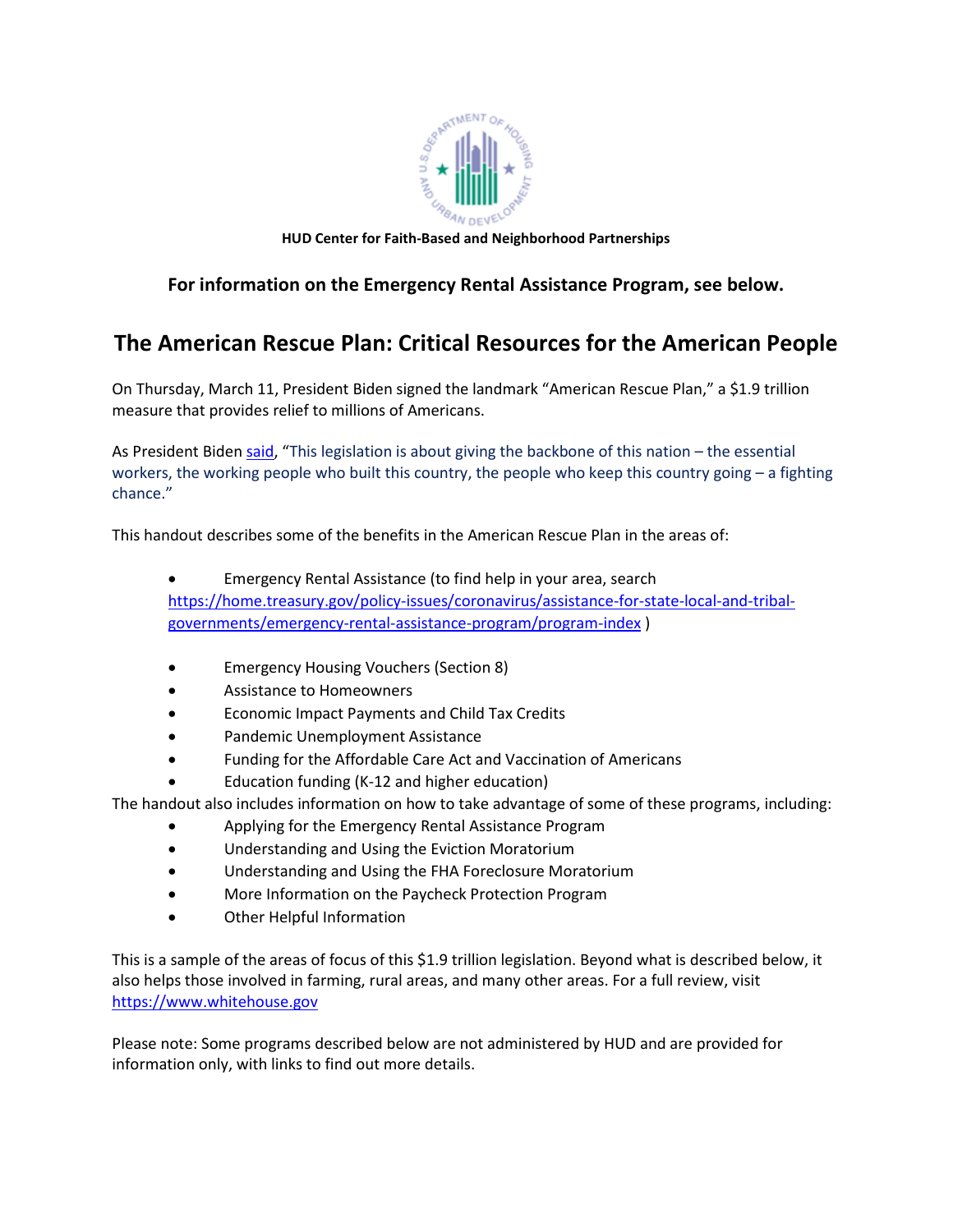# **In the critical area of housing, the American Rescue Plan:**

- Injects \$21.55 billion to the [Emergency Rental Assistance Program,](https://home.treasury.gov/policy-issues/cares/emergency-rental-assistance-program) which helps millions of Americans behind on their rent to stay in their homes.
	- $\circ$  Of this money, \$2.5 billion is reserved for payments to high-need grantees very lowincome families spending more than 50 percent of income on rent or living in substandard housing.
- Funds can be used to provide financial assistance to eligible households for up to 18 months for:
	- o Rent;
	- $\circ$  Rental arrears (back rent)<br> $\circ$  Utilities/home energy co
	- Utilities/home energy costs and arrears; and other expenses
- Assistance to households under the ERA will not be considered income and will not be considered as a resource for purposes of determining the eligibility of the household for benefits/assistance. This means that households benefiting from this program will not lose access to other benefits based on income.

**For more information, visit[: https://home.treasury.gov/policy-issues/coronavirus/assistance-for](https://home.treasury.gov/policy-issues/coronavirus/assistance-for-state-local-and-tribal-governments/emergency-rental-assistance-program/program-index)[state-local-and-tribal-governments/emergency-rental-assistance-program/program-index](https://home.treasury.gov/policy-issues/coronavirus/assistance-for-state-local-and-tribal-governments/emergency-rental-assistance-program/program-index)**

#### **Emergency Housing Vouchers (Section 8)**

The American Rescue Plan includes \$5 billion for incremental emergency vouchers, renewals of vouchers through September 30, 2021.

- Qualifying individuals:
	- o Homeless;
	- o At risk of homelessness;<br>
	o Fleeing/attempting to flee
	- Fleeing/attempting to flee domestic violence/dating violence/sexual assault/stalking/human trafficking; or
	- o Recently homeless and for whom the voucher will prevent homelessness/housing instability.

For more information, check with your local public housing authority. You can find contact information at

[https://www.hud.gov/program\\_offices/public\\_indian\\_housing/pha/contacts](https://www.hud.gov/program_offices/public_indian_housing/pha/contacts)

#### **Homeowners Assistance**

- The American Rescue Plan includes \$9.961 billion for the Homeowners Assistance Fund to states, territories and tribes to help homeowners at 100 percent of national AMI to pay mortgage, taxes, insurance, HOA/condo fees, and reimburse state and local governments that provided the same support in order to prevent homeowner displacement.
	- The American Rescue Plan provides \$100 million in Rural Rental Assistance and \$39 million in rural mortgage assistance.
- Please note that these programs will need time to be set up after the bill is signed March 12, 2021.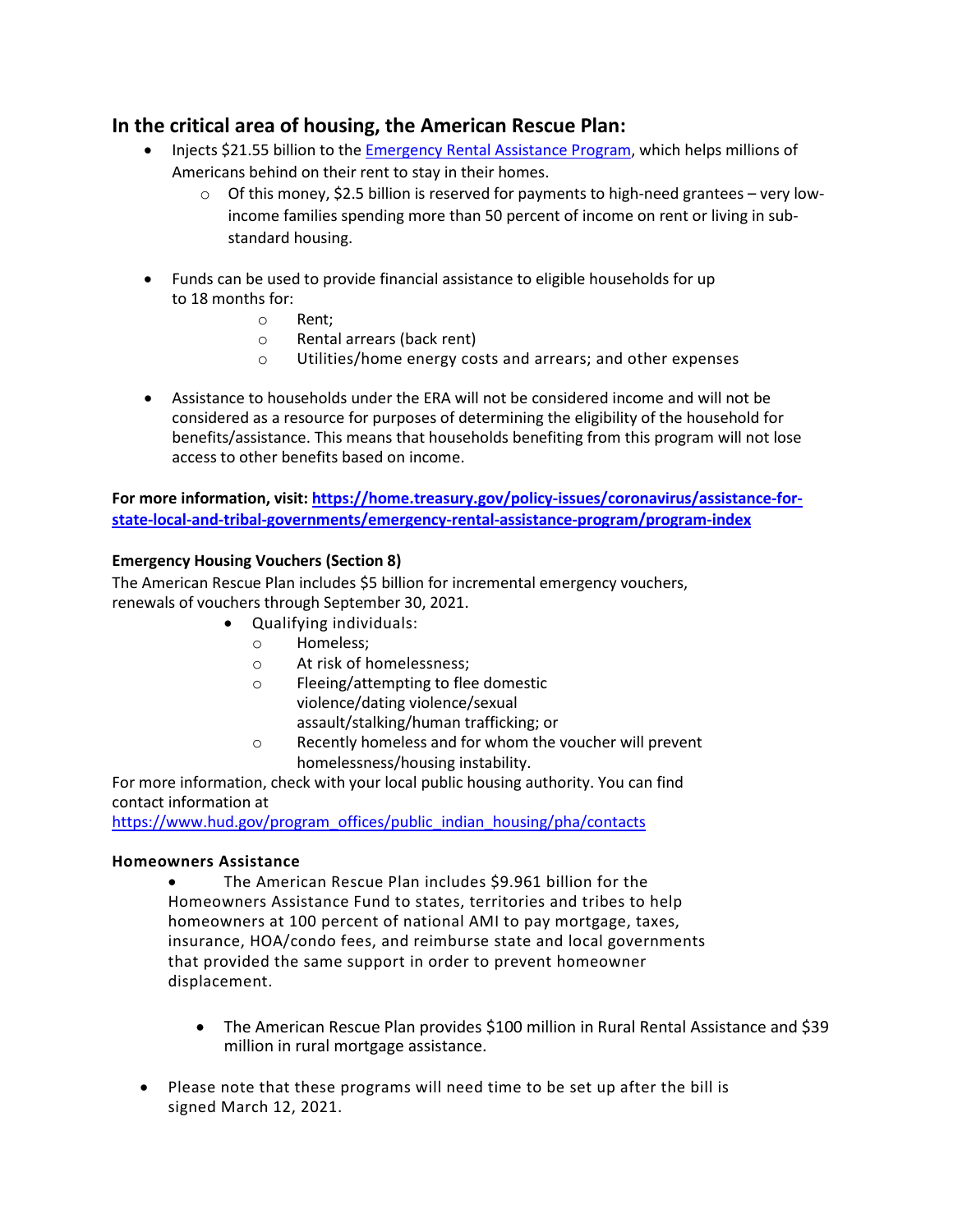## **Other Housing Funding**

- **Homelessness:** The American Rescue Plan provides \$5 billion to help communities offer support services and safe, socially distant housing to protect the health of individuals and families experiencing homelessness and to and help control transmission of coronavirus.
- **Fair Housing:** Provides \$20 million in Fair Housing assistance to organizations to help renters, homeowners, and housing providers identify and combat housing discrimination and help address the increase in housing challenges.

# **Tax Rebates**

- Many tax filers will receive another "Economic Impact Payment" of \$1400 for single filers and \$2800 for joint filers. An extra \$1400 will be paid for each dependent.
- These amounts will decrease between \$75,000 and \$80,000 for single filers and \$112,500 and \$120,000 for joint filers, and fall to zero after \$80,000 and \$120,000 respectively.
- Please note that this is for informational purposes only; HUD does not administer tax policy. For more information on these tax provisions, check with the Internal Revenue Service at [https://www.irs.gov/coronavirus-tax](https://www.irs.gov/coronavirus-tax-relief-and-economic-impact-payments)[relief-and-economic-impact-payments](https://www.irs.gov/coronavirus-tax-relief-and-economic-impact-payments)

# **Child Tax Credit Enhancement**

- The American Rescue Plan makes the child tax credit fully refundable for 2021. This means it can go beyond the taxes you owe to provide you a cash refund.
- Increases the credit amount to \$3,000 per child (\$3,600 for a child under age 6), from the current \$2,000 amount.
- 17-year-old children would qualify, where the current law provides the credit only for children under age 17
- Please note that this is for informational purposes only; HUD does not administer tax policy. For more information on these tax provisions, check with the Internal Revenue Service at [https://www.irs.gov/coronavirus-tax](https://www.irs.gov/coronavirus-tax-relief-and-economic-impact-payments)[relief-and-economic-impact-payments](https://www.irs.gov/coronavirus-tax-relief-and-economic-impact-payments)

# **Pandemic Unemployment Assistance**

- The American Rescue Plan extends Pandemic Unemployment Assistance (PUA) through September 6, 2021 to individuals not otherwise eligible for unemployment benefits, such as the self-employed, who are unable to work as a result of COVID-19. Depending on your state, the number of weeks PUA benefits are available increased from 50 to 74 weeks.
- Federal Pandemic Unemployment Compensation (FPUC), previously the Federal Pandemic Unemployment Compensation program, provides an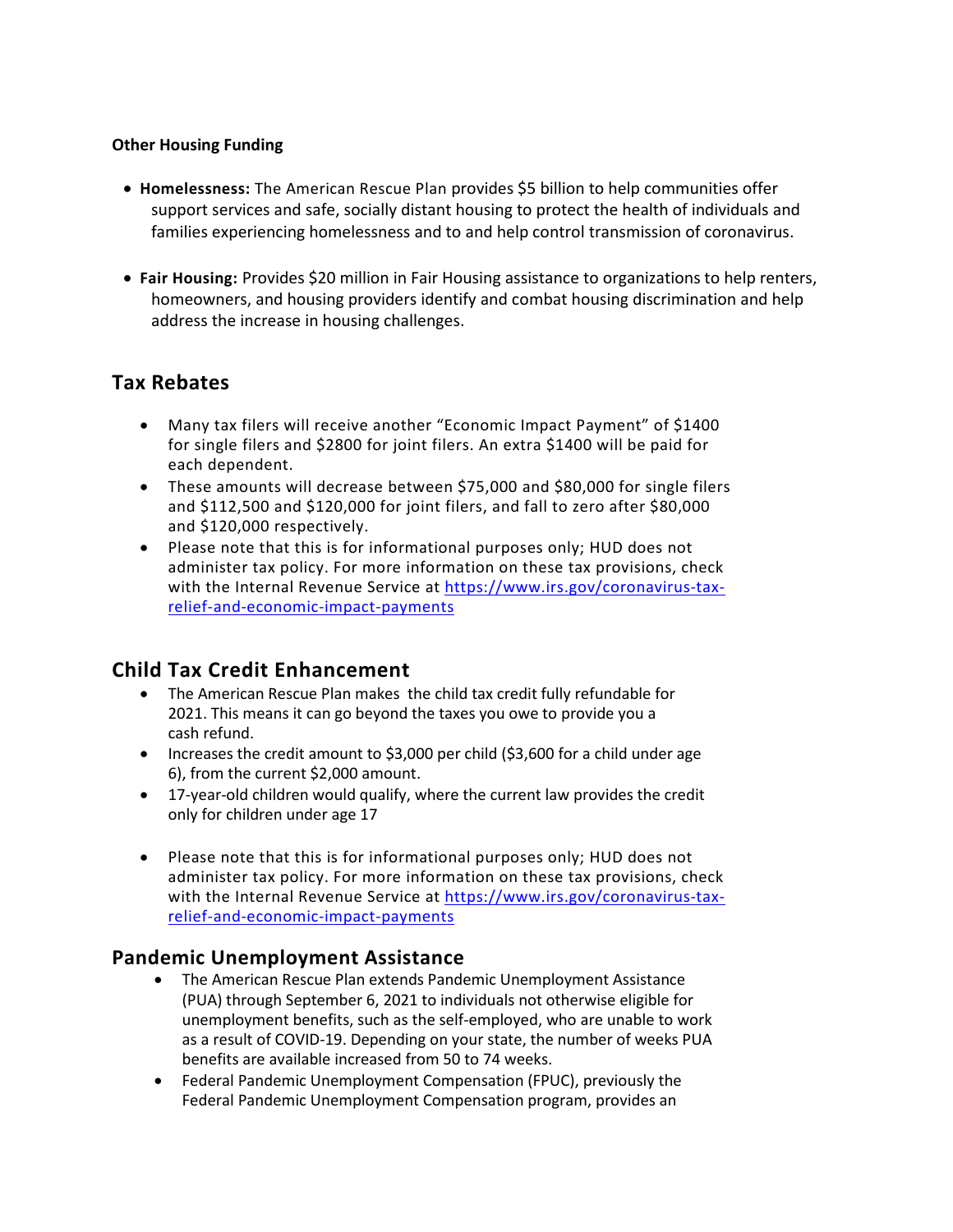additional \$300 weekly benefit after March 14 until September 6, 2021**,**  which augments regular weekly unemployment and PUA benefits.

• Extends Pandemic Emergency Unemployment Compensation (PEUC) through September 6, 2021 and authorizes additional unemployment benefits to those who exhaust their regular unemployment benefits. The number of weeks PEUC benefits are available increased from 24 to 48 weeks.

For more information, visit the U.S. Department of Labor at <https://www.dol.gov/coronavirus/unemployment-insurance>

## **Funding for the Affordable Care Act and Vaccination of Americans**

The American Rescue Plan includes

- Increased funding for the Centers for Disease Control and Prevention (CDC) to test, track, and vaccinate individuals.
- Increased Affordable Care Act premium subsidies so individuals do not pay more than 8.5 percent of their income for coverage.
- Increased support for Medicaid, community health centers, and tribal health programs.
- Increased support for Substance Abuse and Mental Health Services Administration (SAMHSA) programs and training for mental and behavioral health professionals, paraprofessionals, and public safety officers.
- Payments of 100 percent of COBRA premiums through September 2021 to prevent individuals who have lost their jobs from losing health insurance.
- A two-year increase in [Affordable Care Act \(ACA\)](https://www.hhs.gov/answers/affordable-care-act/what-is-the-affordable-care-act/index.html) subsidies to help individuals afford health insurance plans in the ACA marketplace.
- Individuals with incomes above 400 percent of the federal poverty level (\$51,520 for an individual) would qualify for subsidies so they would not have to pay more than 8.5 percent of their annual income for health care premiums.
- For more information, please visit<https://wecandothis.hhs.gov/> and the HHS Partnership Center a[t https://www.hhs.gov/about/agencies/iea/partnerships/index.html](https://www.hhs.gov/about/agencies/iea/partnerships/index.html)

# **Funding for Education (K-12 and Higher Education)**

- The American Rescue Plan provides more than \$170.3 billion for K-12 schools, higher education and related programs under the U.S. Department of Education (DoE), including \$122.8 billion for the Elementary and Secondary School Education Relief Fund (ESSER), for elementary and secondary education expenses, including related to COVID-19
- Provides nearly \$40 billion in grants to institutions of higher education.
	- 7.5 percent is specifically dedicated for Historically Black Colleges and Universities, Tribal Colleges and Universities, Minority-Serving Institutions, and other under-resourced institutions.
- For more information, visit<https://www.ed.gov/>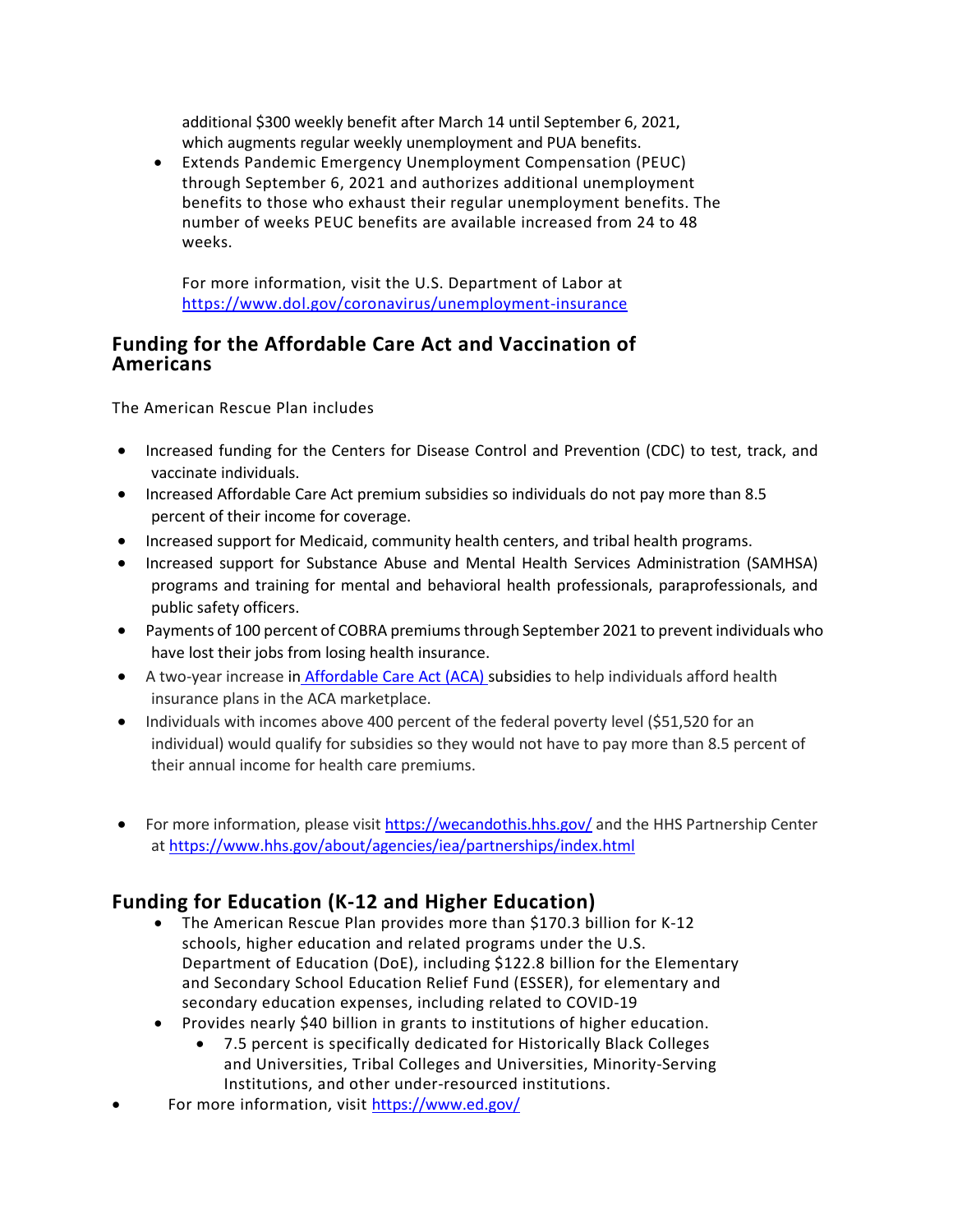# **How to Take Advantage of Rental Assistance and Mortgage Assistance Programs**

## **Eligibility for the Emergency Rental Assistance Program**

## **\*\*To find assistance in your community, search for your state or city at this link: click [here](https://hudgov-my.sharepoint.com/personal/joshua_l_bancroft_hud_gov/Documents/Joe%20Biden%2046/ARP%20items/here)**

**[https://home.treasury.gov/policy-issues/coronavirus/assistance-for-state-local-and-tribal](https://home.treasury.gov/policy-issues/coronavirus/assistance-for-state-local-and-tribal-governments/emergency-rental-assistance-program/program-index)[governments/emergency-rental-assistance-program/program-index](https://home.treasury.gov/policy-issues/coronavirus/assistance-for-state-local-and-tribal-governments/emergency-rental-assistance-program/program-index) \*\*** 

## *Eligibility*

An "eligible household" is defined as a renter household in which at least one or more individuals meets the following criteria:

- i. Qualifies for unemployment or has experienced a reduction in household income, incurred significant costs, or experienced a financial hardship due to COVID-19;
- ii. Demonstrates a risk of experiencing homelessness or housing instability; and
- iii. Has a household income at or below 80 percent of the area median.

Eligible households that include an individual who has been unemployed for the 90 days prior to application for assistance and households with income at or below 50 percent of the area median are to be prioritized for assistance.

#### **Application Process**

An application for rental assistance may be submitted by either an eligible household or by a landlord on behalf of that eligible household. Households and landlords must apply through programs established by grantees. In general, funds will be paid directly to landlords and utility service providers. If a landlord does not wish to participate, funds may be paid directly to the eligible household.

**To apply, contact your landlord or check your state on this list to find out if your city or county is eligible:** <https://home.treasury.gov/system/files/136/ERA-List-of-Eligible-Local-Governments-Final.pdf> **Visit** <https://home.treasury.gov/policy-issues/cares/emergency-rental-assistance-program> for more information.

The CDC extended and modified an Order that temporarily halts evictions for nonpayment of rent through June 30, 2021. To be eligible for eviction protections under the Order, residents must sign a declaration form and meet the requirements outlined in the Order, which are also described in the declaration form.

#### **Resources and Further Information:**

- Residents seeking a moratorium on evictions must fill out a **declaration form** from the CDC for their landlord.
- **You can find the declaration form and more information here:**  [https://www.hud.gov/program\\_offices/public\\_indian\\_housing/covid\\_19\\_resources/resident](https://www.hud.gov/program_offices/public_indian_housing/covid_19_resources/resident)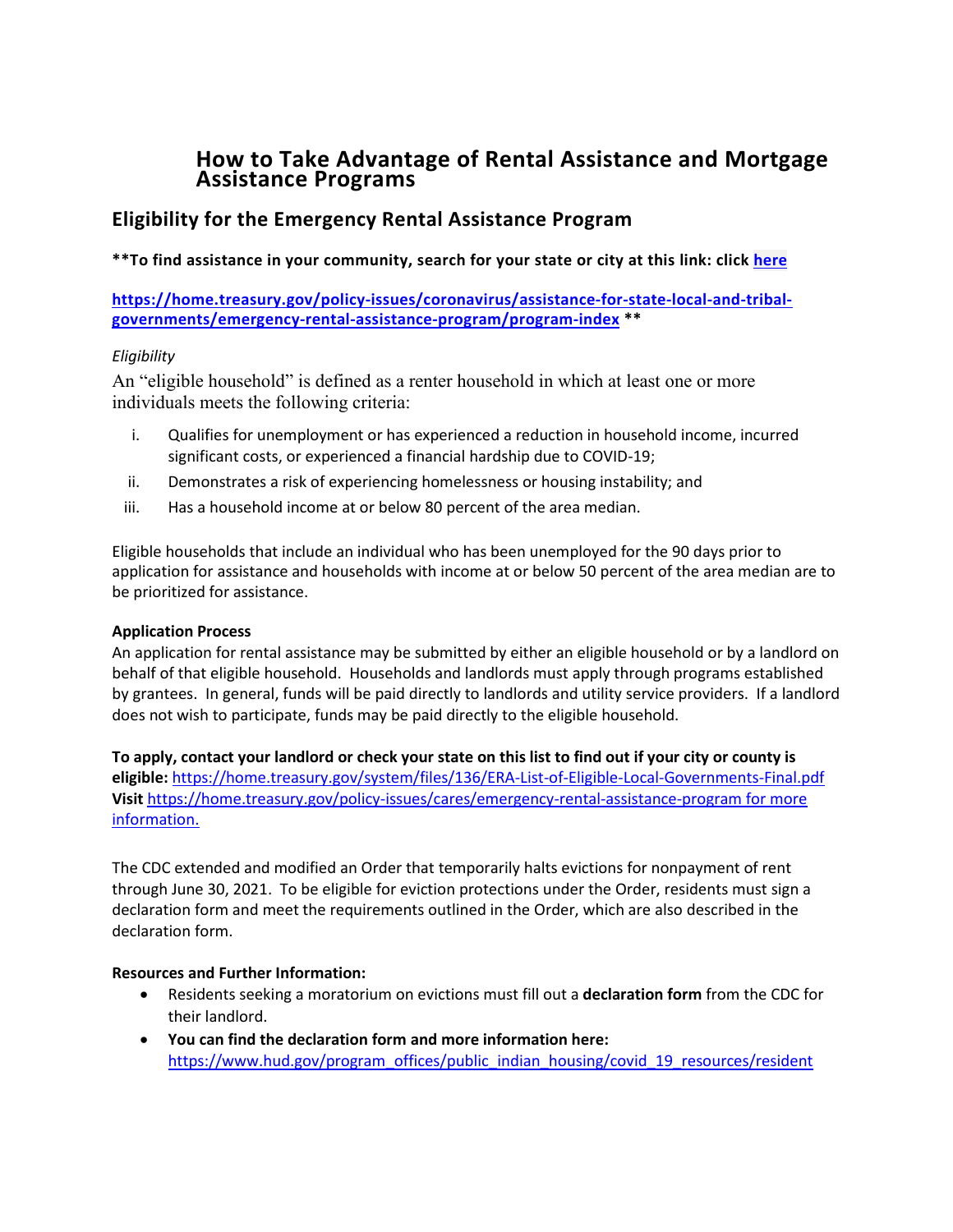- You can view a factsheet from HUD's Office of Public and Indian Housing to help renters facing eviction here, including state-based assistance, housing-counseling, and tips on communicating with your landlord, here[: https://www.hud.gov/coronavirus/renters](https://www.hud.gov/coronavirus/renters)
	- o This toolkit also provides tips to landlords to help tenants.
- For questions on your FHA loan, you can call (800) CALL-FHA or email **answers@hud.gov** for help with your specific situation.
- Find a HUD-approved Housing Counseling Agency near you to help understand your options. Visit[: https://www.hud.gov/findacounselor](https://www.hud.gov/findacounselor)
	- **a. The Biden Administration Extended the FHA Foreclosure Moratorium Through June 30, 2021**
		- i. Extend foreclosure moratorium for homeowners through June 30, 2021
			- 1. Extend mortgage payment forbearance enrollment window until June 30, 2021 for borrowers wishing to request forbearance ("forbearance" means a pause in payments; it is not loan forgiveness).
			- 2. Provide up to six months additional mortgage payment forbearance for borrowers who entered forbearance on or before June 30, 2020. This provides additional flexibility to those already in forbearance. If you request forbearance before June 30, 2021, you will receive up to six months total
			- 3. Note: Loan forbearance is a pause in payments; it is not loan forgiveness. As part of the loan forbearance process, you can work with your lender to create a repayment plan.
			- **4.** Find a HUD-approved Housing Counseling Agency near you to help understand your options. Visit: **<https://www.hud.gov/findacounselor>**
			- **5. Reach out to your lender right away if you cannot pay your mortgage.**

## b. **Fannie Mae and Freddie Mac Mortgages**

- i. Summary: The Department of Housing and Urban Development, Department of Veterans Affairs, and Department of Agriculture worked in lockstep to make sure that the above actions will reach the greatest number of Americans. Last week, the Federal Housing Finance Agency, the independent agency that oversees Fannie Mae and Freddie Mac, extended forbearance by three months for borrowers coming to the end of their forbearance period. These coordinated actions will cover 70 percent of existing single-family home mortgages.
- ii. Specifically, FHFA also announced that borrowers with a mortgage backed by Fannie Mae or Freddie Mac may be eligible for an additional forbearance extension of up to three months. Eligibility for the extension is limited to borrowers who are on a COVID-19 forbearance plan as of February 28, 2021, and other limits may apply. Further, COVID-19 Payment Deferral for borrowers with an Enterprise-backed mortgage can now cover up to 15 months of missed payments. COVID-19 Payment Deferral allows those borrowers to repay their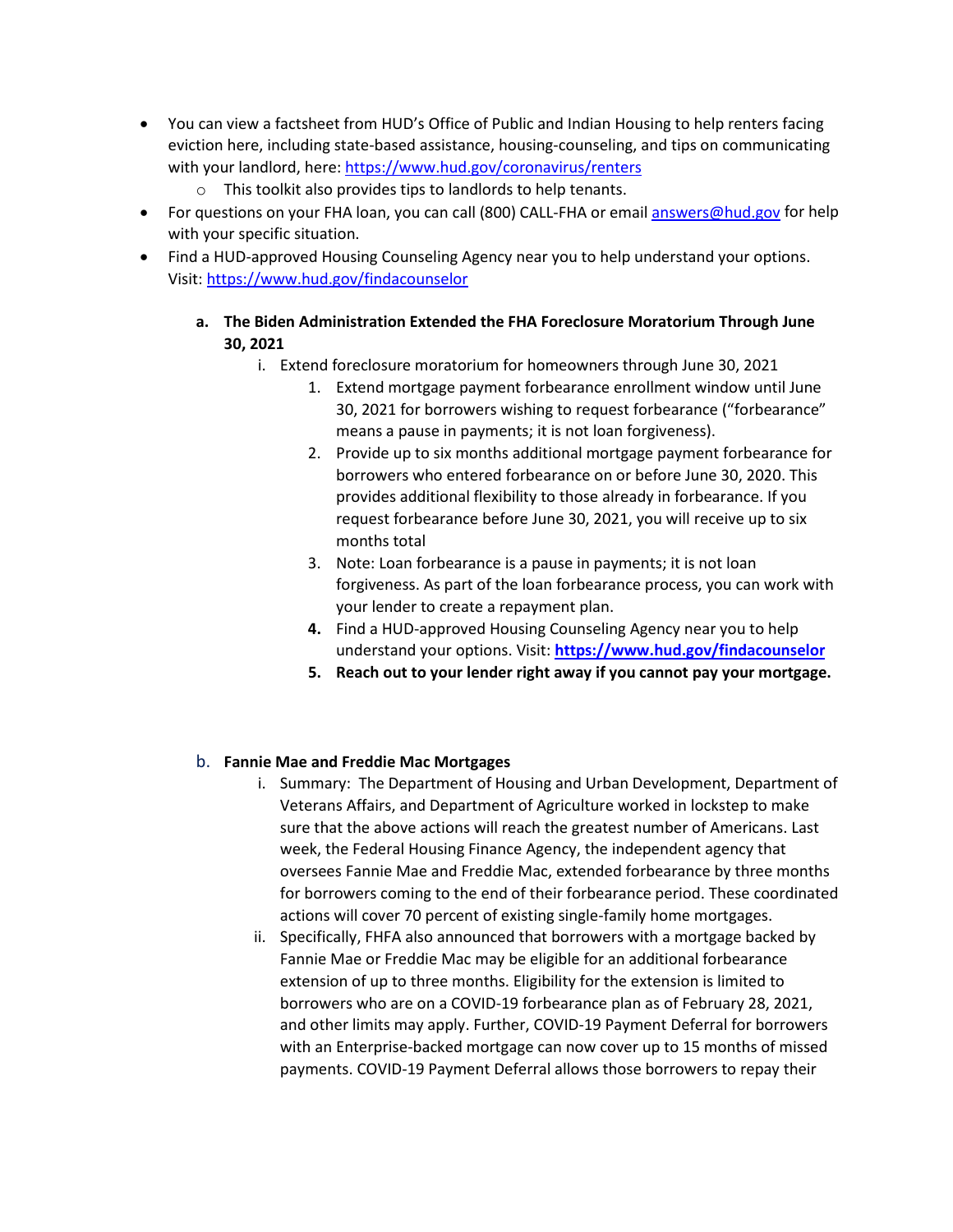missed payments at the time the home is sold, refinanced, or at mortgage maturity.

- iii. For more information, contact your lender or visit a HUD-Approved Housing Counseling Agency to find out about your options. Find one near you at <https://www.hud.gov/findacounselor>
- c. **Veterans Affairs (VA) Mortgages**: For mortgages backed by the Department of Veterans Affairs (VA), foreclosure moratoriums and forbearance measures have been extended to June 30, 2021. For more information visit [https://blogs.va.gov/VAntage/84744/va](https://blogs.va.gov/VAntage/84744/va-extends-existing-moratoriums-evictions-foreclosures-extends-loan-forbearance-opportunities/)[extends-existing-moratoriums-evictions-foreclosures-extends-loan-forbearance](https://blogs.va.gov/VAntage/84744/va-extends-existing-moratoriums-evictions-foreclosures-extends-loan-forbearance-opportunities/)[opportunities/](https://blogs.va.gov/VAntage/84744/va-extends-existing-moratoriums-evictions-foreclosures-extends-loan-forbearance-opportunities/)

# **4. Other Important Resources:**

**Resources for Financial Management:** If you need information on managing finances, including issues related to COVID-19, visit the Consumer Financial Protection Bureau to learn about their COVID-19 resources, including issues with housing[. https://www.consumerfinance.gov/coronavirus/](https://www.consumerfinance.gov/coronavirus/)

**Homelessness**: If you provide services to people experiencing homelessness, HUD's Office of Special Needs Assistance Programs (SNAPS) provides weekly COVID-19 webinars and "office hours" for homeless service providers to ask questions about serving those experiencing homelessness during the COVID-19 pandemic. You can review past office hours and sign up for future ones here: <https://www.hudexchange.info/trainings/snaps-covid-19-webinars/>

**Community Development Block Grant Funding:** Learn about resources for CDBG funding (not for individuals) for COVID-19 here: [https://www.hud.gov/program\\_offices/comm\\_planning/covid-19](https://www.hud.gov/program_offices/comm_planning/covid-19)

**Public Housing Agencies**: HUD has put together information to help public housing agencies issues related to COVID-19. See more information here: [https://www.hud.gov/coronavirus/public\\_housing\\_agencies\](https://www.hud.gov/coronavirus/public_housing_agencies/)

**Native Americans:** For resources for Native Americans, visit [https://www.hud.gov/coronavirus/native\\_americans](https://www.hud.gov/coronavirus/native_americans)

# **Supporting Communities**

Following the lead of the White House and Secretary of Housing and Urban Development Marcia L. Fudge, HUD is continuing to monitor and evaluate the health and economic impacts of COVID-19 and will respond to help Americans in need. Please do not hesitate to reach out to HUD's Center for Faith-Based and Neighborhood Partnerships if you or your stakeholders have any questions—we are here to serve you.

Please email [partnerships@hud.gov](mailto:partnerships@hud.gov) or visi[t https://www.hud.gov/program\\_offices/faith\\_based](https://www.hud.gov/program_offices/faith_based)

To stay up to date, you can also visit [https://www.whitehouse.gov](https://www.whitehouse.gov/) or [https://www.hud.gov](https://www.hud.gov/) for the latest information. Thank you for your service in and for our communities nationwide.